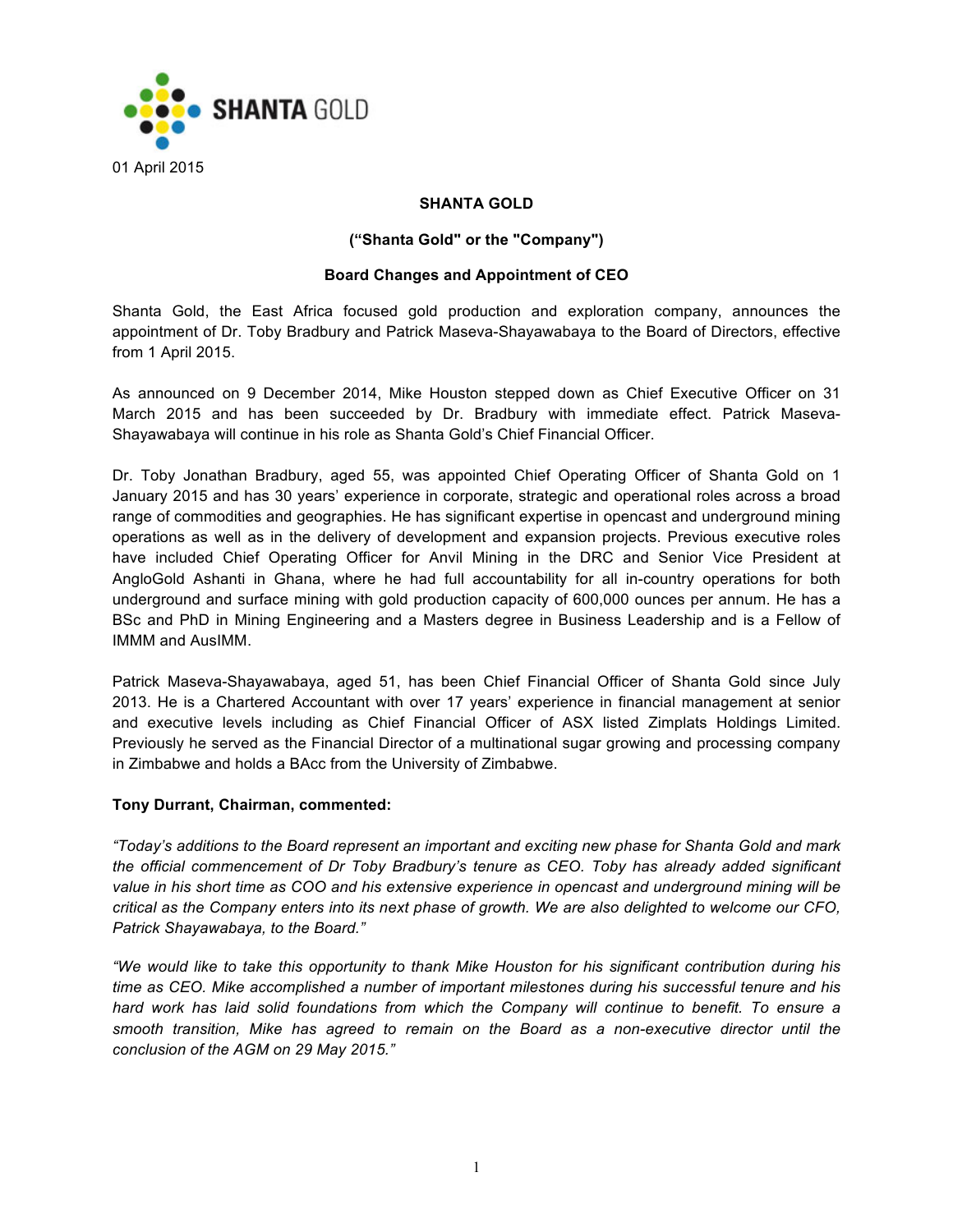

### **Additional Information**

A list of Dr Bradbury's and Mr. Shayawabaya's current and past directorships held within the last five years is set out below:

## **Toby Bradbury**

### **Current**

Mining Management and Corporate Services Limited Tulla Projects Limited

## **Past**

AngloGold Ashanti (Ghana) Limited CuCo Resources Limited

#### **Patrick Maseva-Shayawabaya**

#### **Current**

Shanta Mining Company Limited Shield Resources Limited

#### **Past**

Zimplats Holdings Limited Zimbabwe Platinum Mines (Private) Limited Mhondoro Holdings Limited Hartley Minerals Zimbabwe (Pty) Limited

Save for the above, there is no further information that is required to be disclosed in accordance with Rule 17 and paragraph (g) of Schedule 2 of the AIM Rules for Companies with respect to the appointments.

### **Enquiries:**

**Shanta Gold Limited**  Tel: +255 (0) 22 2601 829 Dr Toby Bradbury / Patrick Maseva-Shayawabaya

**Nominated Adviser and Joint Broker** Peel Hunt LLP Tel: + 44 (0)20 7418 8900 Matthew Armitt / Ross Allister

**Joint Broker**

GMP Securities Europe LLP Tel: + 44 (0)20 7647 2800 Richard Greenfield / Alexandra Carse

**Financial Public Relations**

FTI Consulting